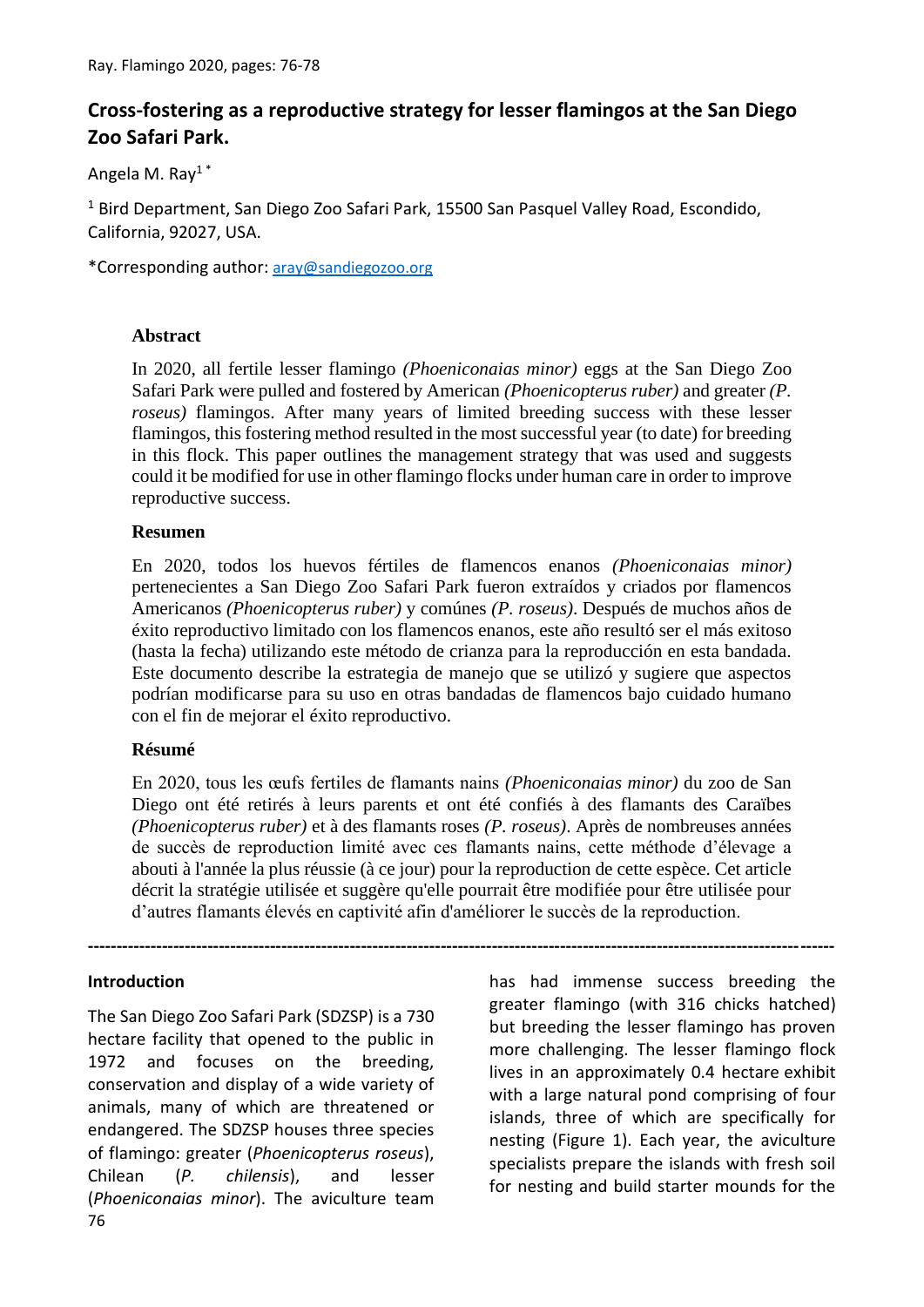flock. From 1999-2019, 59 lesser flamingo chicks hatched but only 36 survived past their first 6 months. In 2020, the aviculture team decided to attempt cross-fostering as a method to increase the breeding success for lesser flamingos.



*Figure 1: The lesser flamingo exhibit at the San Diego Zoo Safari Park showing the islands provided for nesting (photo credit: F. Lujan.).*

# **History of breeding**

From 1999-2001, the lesser flamingo flock produced 13 chicks, with nine surviving. Between 2002 and 2009, the lesser flamingos endured a period of no breeding activity. During this time, they shared a habitat with the greater flamingo flock, and it was later determined that the greater flamingos outcompeted the lesser flamingos for nesting space. In 2010, the greater flamingos were moved to a separate habitat and lesser flamingo breeding resumed. Each year, from 2010 to 2014, at least one lesser flamingo chick either went missing or was found predated. The presumed predator was a great horned owl (*Bubo virginianus*), which nests on the SDZSP grounds. All of the predations occurred over night and the necropsy findings pointed to an avian predator. In 2015, from 5<sup>th</sup> April to 1<sup>st</sup> May, a construction project to renovate the feeding area took place in the lesser flamingo habitat. This is usually the time period when nest building begins and the extended disturbance prevented any breeding that year.

Many years of parent rearing had resulted in limited success; subsequently artificial incubation and hand-rearing was attempted in 2016. This new method proved difficult and only two chicks were fledged, far fewer than originally anticipated. The following year parent rearing was once more undertaken with increased predator deterrents installed in the form of Nite Guard Solar lights (niteguard.com). In 2017, the lesser flamingo flock was successful in fledging seven chicks with zero predation (one chick perished due to unrelated causes). In 2018, the team observed similar challenges with two of three chicks predated, so hand-rearing took place in 2019 but resulted in zero surviving chicks. Since neither parent-rearing nor hand-rearing were very successful, the SDZSP team brainstormed other potential ideas and decided to pursue a creative solution by crossfostering. In 2020, all fertile lesser flamingo eggs were fostered under American (Caribbean) flamingos (*Phoenicopterus ruber*) at the San Diego Zoo and under greater flamingos at the SDZSP.

# **Evaluation**

The lesser flamingo flock laid 23 eggs from May-July during the 2020 season. Three separate egg collections were completed. On 26<sup>th</sup> May, ten eggs were pulled and candled for fertility. Four eggs were fertile and two were too early to determine fertility. All six eggs were set in incubators to await fostering. Five lesser flamingo pairs were left on dummy eggs (replicas of real eggs) and the flock continued to lay. Hatch dates for the fertile eggs were matched up with nonrecommended American flamingo pairs at the San Diego Zoo that were sitting on dummy eggs.

On 28<sup>th</sup> May, four fertile eggs were placed in a portable incubator, driven 49 km to the San Diego Zoo, and fostered under the matched pairs. Of the two eggs that were too early to determine fertility when pulled, one was proven fertile and fostered on 6<sup>th</sup> June. This egg, upon candling that morning, did not